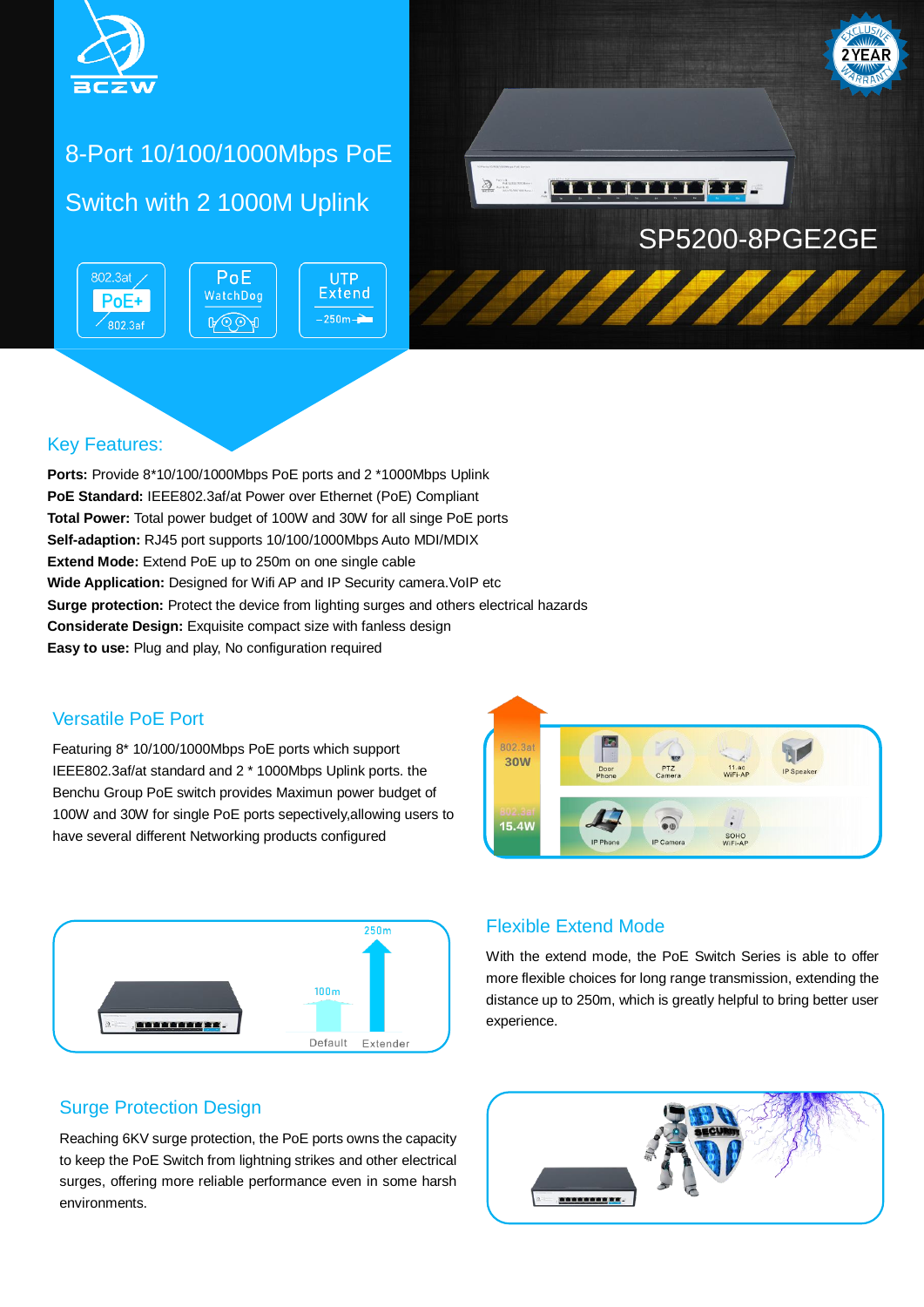# SP5200-8PGE2GE

8-Port 10/100/1000M PoE Switch with 2 Gigabit Uplink

### Technical Datasheet

| <b>Model</b>                             | <b>SP5200-8PGE2GE</b>                                                                                                                                                                                 |           |
|------------------------------------------|-------------------------------------------------------------------------------------------------------------------------------------------------------------------------------------------------------|-----------|
| <b>Hardware Specifications</b>           |                                                                                                                                                                                                       |           |
| Network Connector                        | 8 10/100/1000BASE-T RJ45 auto MDI/MDIX ports<br>2 10/100/1000BASE-T RJ45 auto MDI/MDIX ports                                                                                                          |           |
| PoE Port                                 | 8 10/100/1000Mbps POE PSE port                                                                                                                                                                        |           |
| <b>LED</b> indicators                    | Power Indicator: PWR(green).<br>Network Indicator: Link(yellow)<br>PoE Working Indicator: PoE(green)                                                                                                  |           |
| Switch Architecture                      | Store and Forward                                                                                                                                                                                     |           |
| <b>Transmission model</b>                | IEEE802.3X full-duplex and Backpressure half-duplex                                                                                                                                                   |           |
|                                          | Backplane bandwidth                                                                                                                                                                                   | 20Gbps    |
| Switch Performance                       | Packet forwarding rate                                                                                                                                                                                | 14.88Mpps |
|                                          | MAC address                                                                                                                                                                                           | 8k        |
| Power requirement                        | AC100-240V 50/60Hz                                                                                                                                                                                    |           |
| <b>ESD Protection</b>                    | 6KV ESD                                                                                                                                                                                               |           |
| Dimension(WxDxH)                         | 270mm x 180mm x 44.5mm(10.62in x 7.09in x 1.75in)                                                                                                                                                     |           |
| Weight                                   | 1.4 <sub>Kg</sub>                                                                                                                                                                                     |           |
| Power over Ethernet (PoE) Specifications |                                                                                                                                                                                                       |           |
|                                          |                                                                                                                                                                                                       |           |
| Network standard                         | IEEE802.3i 10 BASE-T<br>IEEE802.3u 100 BASE-TX<br>IEEE 802.3ab Gigabit 1000BASE-T<br>IEEE802.3x Flow Control<br>IEEE802.3af Power over Ethernet<br>IEEE802.3at Power over Ethernet<br>IEEE802.3az EEE |           |
| PoE Standard                             | IEEE 802.3af Power over Ethernet/PSE<br>IEEE 802.3at Power over Ethernet Plus/PSE                                                                                                                     |           |
| PoE Supply Type                          | $1/2(+)$ , $3/6(-)$ End-span                                                                                                                                                                          |           |
| PoE Power Output                         | Per Port 52V DC, 300mA. max. 15.4 watts (IEEE 802.3af)<br>Per Port 52V DC, 600mA. max. 30 watts (IEEE 802.3at)                                                                                        |           |
| PoE Power budget                         | 120W                                                                                                                                                                                                  |           |
| <b>Environment</b>                       |                                                                                                                                                                                                       |           |
| Safety                                   | FCC Part15 Class A, CE. RoHs                                                                                                                                                                          |           |
| Environment specification                | Operating temperature: -20°C~55°C, operating humidity: 5%~95%                                                                                                                                         |           |